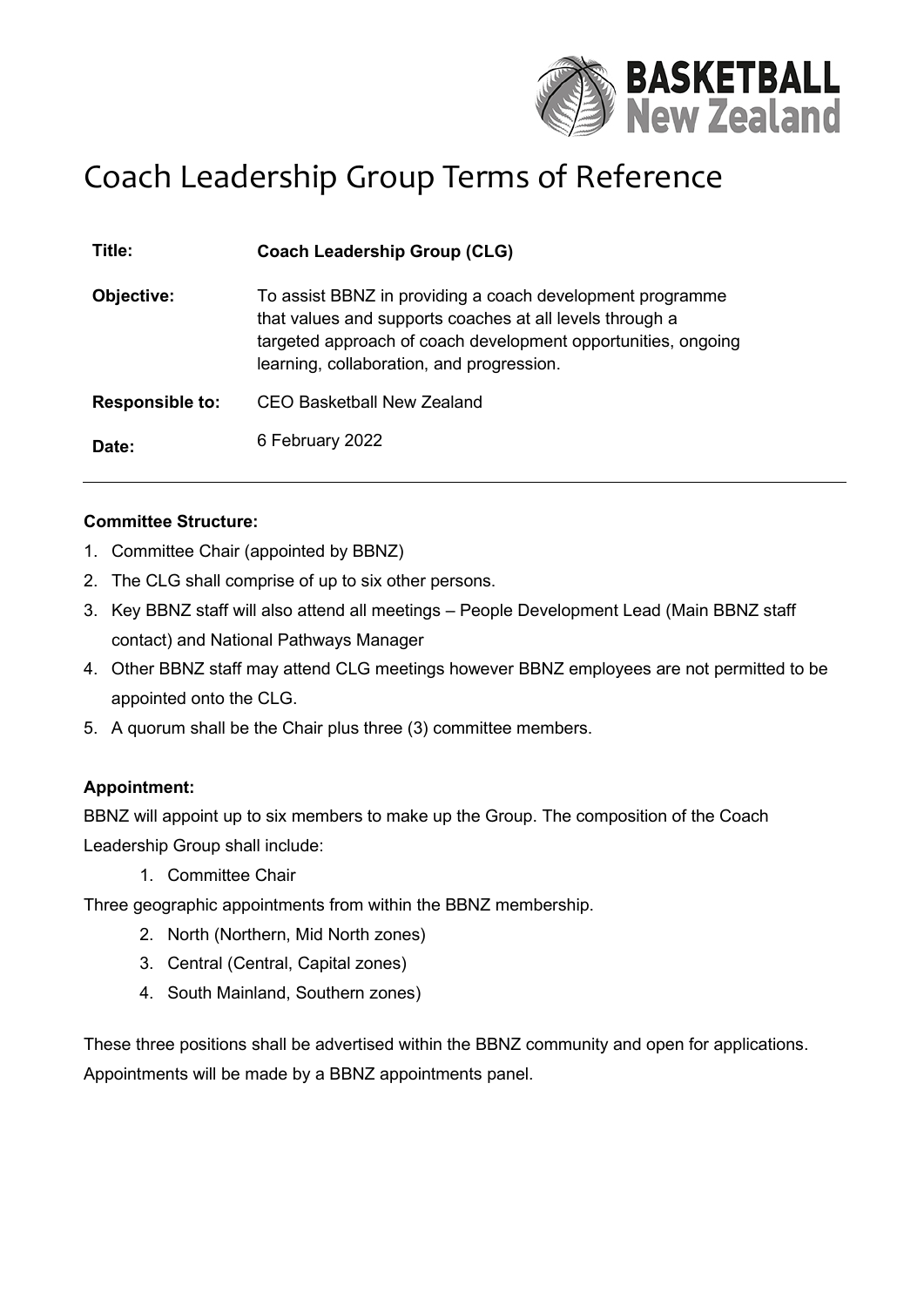

The following appointments will be filled by the BBNZ appointments panel (these spots do not need to be advertised, although the panel may choose to do so):

- 1. One BBNZ member who is actively involved in the coaching community.
- 2. One Sport NZ representative or nominated representative.

The committee may coopt other members with relevant experience and expertise. The CLG will work in the best interests of coach development nationally.

## **Term:**

- 1. Appointed positions will be for fixed terms. The initial terms will be staggered.
- 2. Members may be reappointed to subsequent terms, up to a maximum of three terms (six years).
- 3. BBNZ reserves the right to replace CLG members if they do not adhere to these Terms of Reference and the BBNZ Code of Conduct.

## **Profile:**

Membership will be determined by BBNZ Appointments Panel, taking into account the diversity of knowledge, skills, and experience required to deliver against the purpose and role of the Coach Leadership Group. The composition of the Group is representative of the entire spectrum of coaching and coach education including, but not limited to the following areas:

- 1. The ability to think strategically and contribute to the future development/direction of basketball coach development in New Zealand.
- 2. A cross-section of skills and experience from within BBNZ, members and other organisations.
- 3. Experience in contemporary pedagogy, including designing educational content and learning frameworks, particularly in the context of sport and/or physical education.
- 4. An understanding of basketball policies, regulations and models of best practice.
- 5. A balance of representation from the cross-section of the basketball community.
- 6. The ability to think and act in the sport's best interests nationally.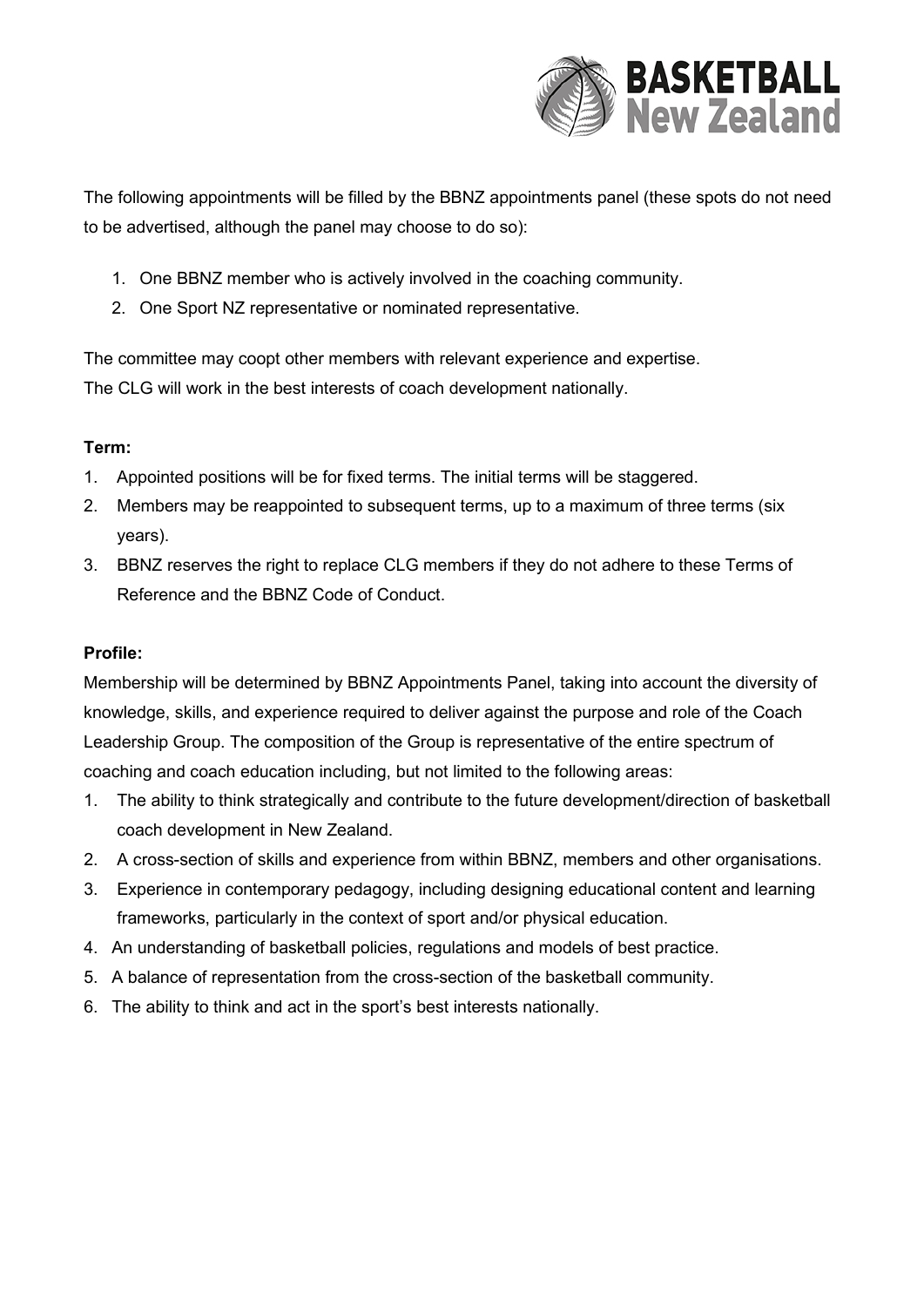

## **Roles & Tasks:**

The CLG is responsible for advising and assisting BBNZ in the development and implementation of a comprehensive national coaching plan that supports the needs of our people within the coaching community which includes:

- 1. People: supporting our member's needs Providing insights into the challenges and issues faced by coaches at all levels.
- 2. Systems & Strategies:

Develop a national plan and/or strategy for to cater for all BBNZ coaching communities Maintain a robust coaching database that provides insights and a mechanism to target our support and guidance for our members

3. Processes & Deliverables:

Development of clear, logical, and easy to navigate coaching journey framework. Which focuses on the Coaching Experience from a holistic investment.

To provide easily digestible and tangible coaching materials and courses; development of new courses; contemporary best practice approaches to, and models of, learning; Coach Developer training; and the overall coaching framework.

Assist in the development of key 'success measures.' A mix of quantitative and qualitative.

4. Capacity:

Appropriate support mechanisms and development opportunities for coaches, coach developers, coach trainers and mentors across the entire basketball community.

5. Relationships & Partnerships:

To develop and maintain positive and constructive relationships both within the basketball community (coaches, administrators, volunteers, officials) and external stakeholders (Sport NZ, HPSNZ, FIBA, PENZ and RSTs).

As well as provide advice and recommendations in relation to the following areas: Recommend suitable candidates for international and national coach development opportunities offered by FIBA, Sport New Zealand, and other stakeholders.

Any other areas or coaching-related topics as required from time to time and agreed upon between the Committee Chair and CEO.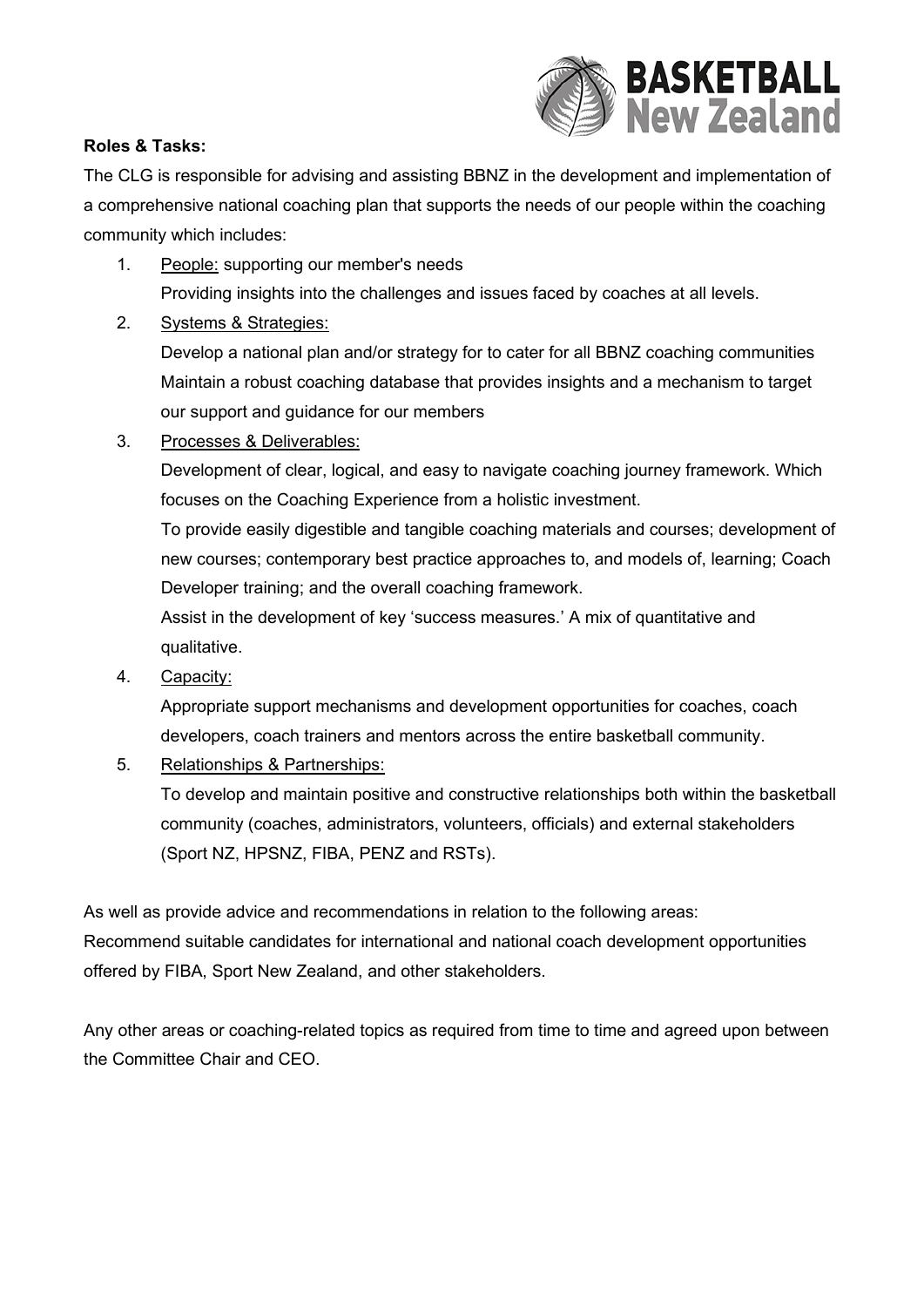

## **Operating Principles:**

- 1. It is anticipated there will be four meetings per year, with at least one of these being a face-toface meeting.
- 2. In addition, the CLG shall meet and/or communicate via video-conferencing or email as deemed necessary by the Committee Chair and/or BBNZ CEO.
- 3. All CLG meetings shall be conducted with an Agenda agreed by the People Development Lead and the Committee Chair. CLG members may put forward agenda items to the People Development Lead for consideration.
- 4. Any personal or professional conflicts of interest with any items on an CLG agenda should be noted at the start of the meeting.
- 5. Meeting minutes will be emailed to the CLG after the meeting has been held.
- 6. The CLG and/or CEO may create temporary working groups for specific projects. Any such working group shall have CLG representation and provide recommendations to the CLG to endorse.
- 7. Members of the CLG are to be positive role models for all members of BBNZ.
- 8. The CLG shall be united in supporting the positive implementation of the BBNZ plans and strategies and subsequent decisions in a non-partisan manner.

Meetings, conference calls and any decisions made by email shall be recorded as minutes as deemed appropriate.

## **Authority:**

- 1. The purpose of the committee is to:
	- a. Discuss and debate matters within the Role and Tasks sections as listed above with a view to find what is best for basketball in New Zealand.
	- b. Consult with affiliated associations and members to ensure the views of the basketball community are represented and that there is effective communication to and from the basketball community.
	- c. Provide positive leadership of coaching delivery and development, considering the implications of any recommendations across the basketball community and what is in the sport's best interests nationally.
	- d. Provide the BBNZ staff with advice, feedback, and support
- 2. Decisions on various agenda items of the CLG shall be recorded as "endorsed" or "not endorsed".
- 3. Decisions from the CLG then are referred to the CEO or the BBNZ Board as appropriate for adoption (or otherwise).